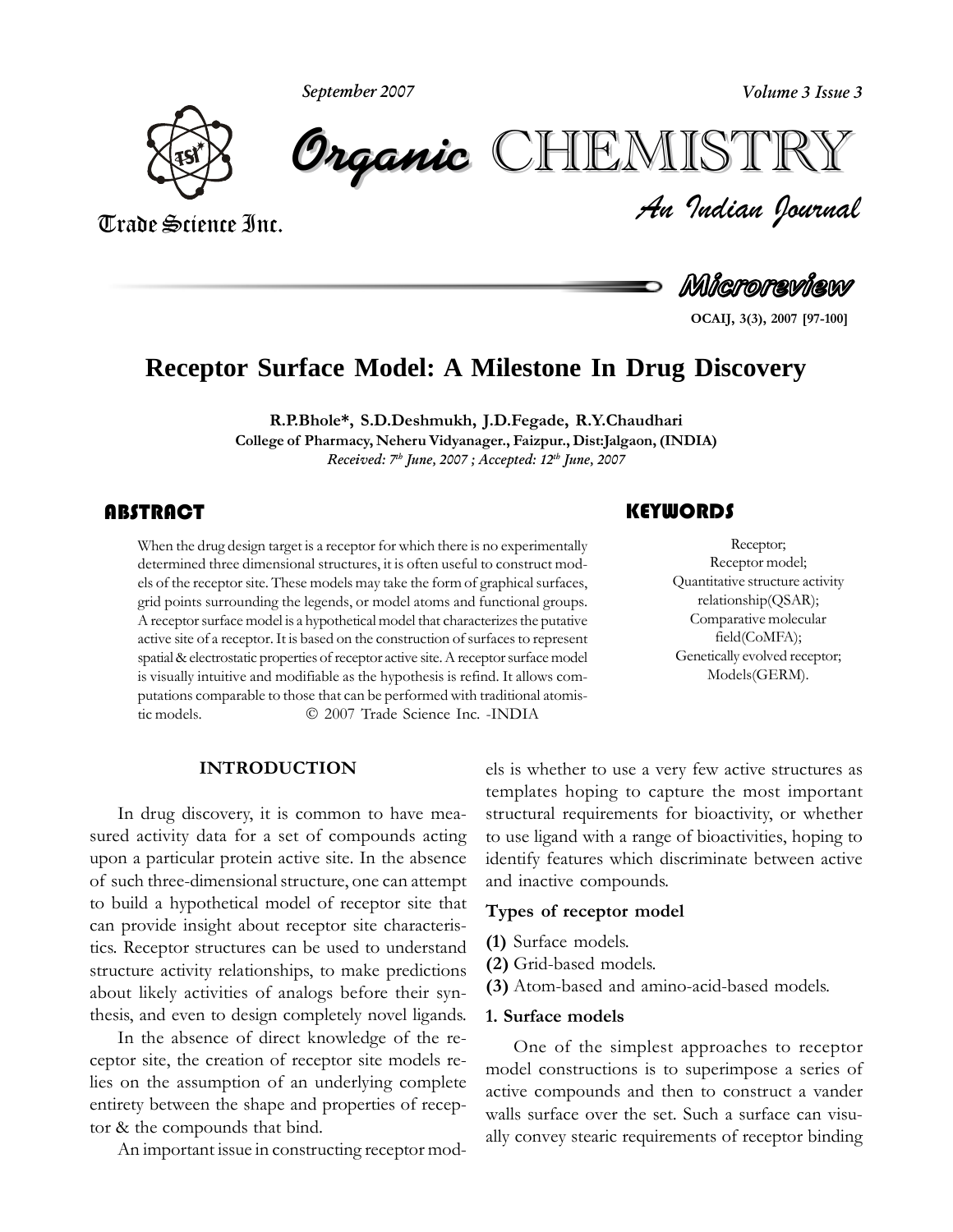## Microreview **Strate**

WIT CTOT CUTE W<br>
site. With computer graphics, it is possible to map<br>
properties such as electrostatic potential on to this properties such as electrostatic potential on to this surface, to provide some information about the electhe properties of active analogs.<br>
The properties of active analogs.

Francis, or proceed and the starting of active analogs.<br>
This approach was used in building a receptor<br>
model for high potency sweaters. The starting point model for high potency sweaters. The starting point<br>was a set of five structurally diverse sweet-tasting com was a set of five structurally diverse sweet-tasting compounds which are believed to act at a common recepto be cause they share a number of common struc-<br>tor site because they share a number of common structor site because they share a number of common structural features. Low energy conformers of these comtural features. Low energy conformers of these compounds are superimposed in a such a way as to get<br>optimal overlap of the carboxylate group, one or two Relation polar nearly present a large vector of the carboxylate group, one or two Relation<br>polar N-H groups and a hydrophobic group. A van polar N-H groups and a hydrophobic group. A van<br>der walls surface was constructed over the superimder walls surface was constructed over the superimthe five composite electrostatic potential from the five compounds was mapped on to the tial from the five compounds was mapped on to the surface.

3. Atom<br>
Recently Hahn has reported a program which in-<br>
teractively constructs receptor surface models. Both can be teractively constructs receptor surface models. Both can be<br>closed surfaces and partially open surfaces can be (such expressively process and partially open surfaces can be (see also denoted. Properties such as electrostatic potential, the generated. Properties such as electrostatic potential, hydrogen bonding potential and hydrophobosity are tide<br>readily mapped on the surface models using colour as c readily mapped on the surface models using colour as eding. This feature should be most useful in decoding. This feature should be most useful in designing and evaluating new analogs.



Organic CHEMISTRY

*An* **A** *C* **<b>***C C C I*<br>*I* ive Molecu<br>*Ieveloped by*<br>*Indian Journal*<br>*I Indian Journal* e**d models**<br>way to construct a model around a series aton Another way to construct a model around a series atomic<br>superimposed analogs is to place the structures in used to of superimposed analogs is to place the structures in used<br>three-dimensional grid and to look at those grid points three-dimensional grid and to look at those grid points grid.<br>near the surface of the ligand set. This is the starting values near the surface of the ligand set. This is the starting<br>point for Comparative Molecular Field Analysis point for Comparative Molecular Field Analysis fun<br>(CoMFA) approach developed by cramer. Field prop-(CoMFA) approach developed by cramer. Field propof the grid points. Quantitative Structure Activity<br>of the grid points. Quantitative Structure Activity



Relationship (OSAR) methods such as principal comanalysis and partial least squares are used to<br>analysis and partial least squares are used to ponent analysis and partial least squares are used to carry out a statistical analysis of the relationship bethe carry out a statistical analysis of the relationship l<br>tween field interaction energies & bioactivity. tween field interaction energies & bioactivity.

### 3. Atom-based and amino acid-based models **m-based and amino acid-based models**<br>addition to surfaces and grid, receptor models

In addition to surfaces and grid, receptor models<br>be made by placing atoms or groups of atoms  $\frac{1}{2}$  can be made by placing atoms or groups of atoms<br>(such as amino acid side chains) around a set of ac-(such as amino acid side chains) around a set of ac-<br>tive ligands. Holtie and Anzali constructed a tripeptive ligands. Holtje and Anzali constructed a tripeptide model of the receptor for cardiac glycosides such tide model of the i as digitalis

An interactive program called Yak has been de-An interactive program called Yak has been developed for the construction of receptor models. **of receptor surface models**

#### Generation of receptor surface models

Generation of receptor surface models<br>
Receptor surface models are different from<br>
pharmacophore models, which postulates a 3-D arpharmacophore models, which postulates a 3-D arreference of atoms recognizable by the active site<br>in terms of similarity of functional groups common to the set of binding molecules. In contrast receptor to the set of binding molecules. In contrast receptor models do not contain atoms but try to directly repmodels do not contain atoms but try to directly represent the essential features of an active site by assuming complementarily between the shape and<br>properties of the receptor site and the set of binding properties of the receptor site and the set of binding compounds.

compounds.<br>The surface is generated from shape field .The<br>atomic co-ordinates of the contributing models are atomic co-ordinates of the contributing models are<br>used to compute field values on each point of 3-D used to compute field values on each point of 3-D<br>grid. The two functions used to calculate the field values are a van der walls function and Wyvill soft values are a van der walls function and Wyvill soft function. function.<br>
Van der walls function calculated by following

equation.

 $V(r) = r - VDWr$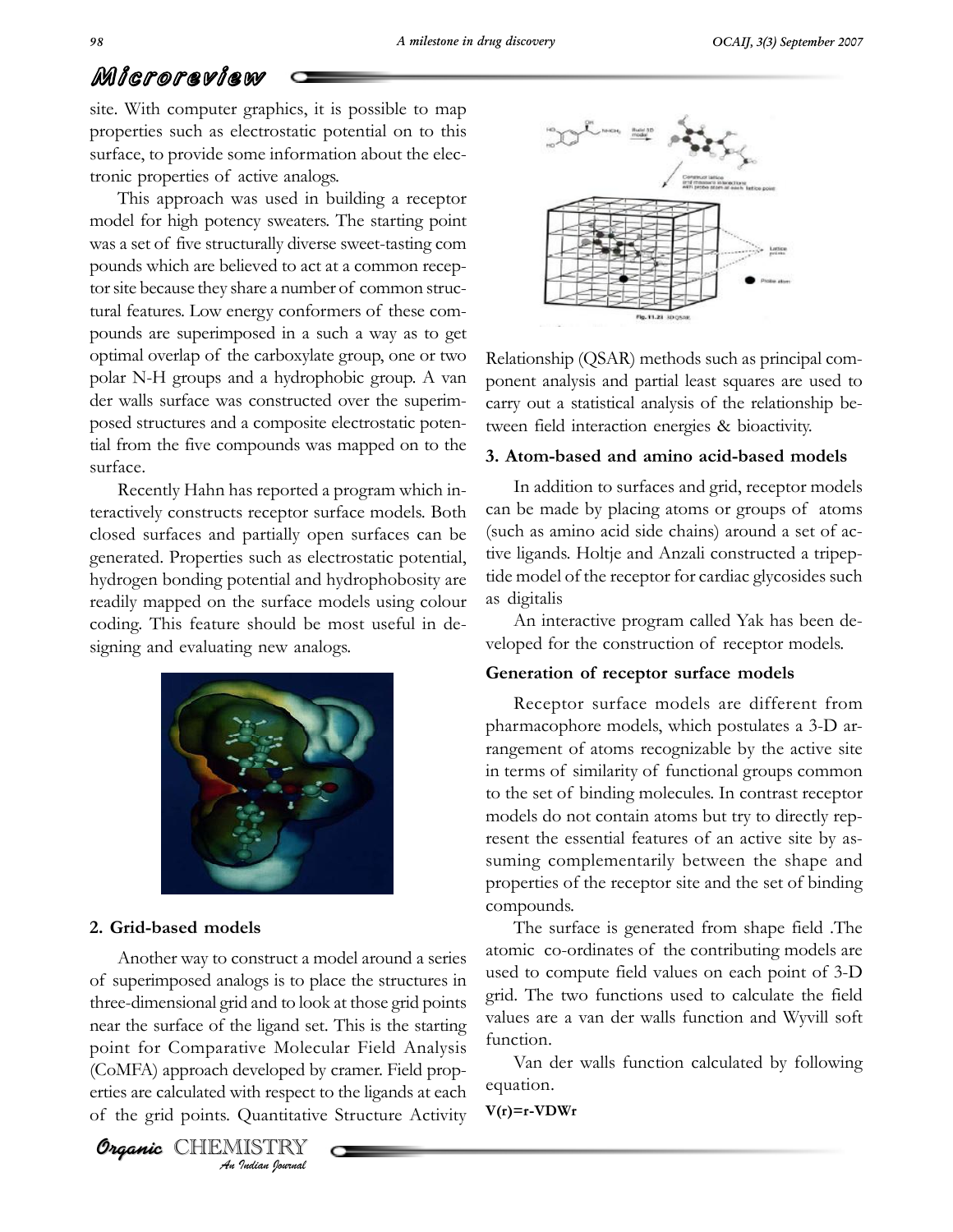**Surface**

# **r=distance from atomic coordinate to the grid point VDWr=Van derwalls radius of the atoms** TheVDWr=Van der walls radius of the atoms optimal point<br>The Wyvill soft function calculated by following 7. Ma

 **V(r)=4r2/9R6<sup>1</sup>**

## atıon.<br>**=4r²/9R**<sup>6</sup> +17r<sup>4</sup>/9R<sup>4</sup>-22r²/9r²+

 $9R^6 + 17r^4/9R^4 - 22r^2/9r^2 + 1$  cep<br>Wyvill soft function is also a function of r can The Wyvill soft function is also a function of  $r = \text{can} b$  it is bounded and decays completely within the as col but it is bounded and decays completely within the as coldistance R, that is  $V(r)=0$ . R is set to be twice the erties distance R, that is  $V(r)=0, R$  is set to be twice the van der walls radious of each atom type.  $\frac{1}{2}$  van der walls radious of each atom type.

e Wyvill shape function gives smoother sur-<br>whereas the van der walls function produces a faces, whereas the van der wa **Methods** for *generation* of *receptor* surface Futur<br>**4. Methods for** *generation* of *receptor* surface W/

# models

- dels<br>
You must have one or more aligned structures the g<br>
displayed in the model window.If you have a model displayed in the model window. If you have a  $\frac{mc}{}$ large set of active compounds, it is probably best<br>to use a subset of active compounds to build your to use a subset of active compressed to use a subset of active compression of  $\frac{1}{2}$ receptor surface model. predict<br>Now you can display the properties stored at each become
- vertex.
- A<br>
You can generate the structures to align and use site n<br>
in creating receptor surface model through one (1) of several methods.
	- of several methods.<br>
	 Build one or more structures using 3D sketure active<br>
	or a Builder.
	- or a Builder.<br>
	 Use the Analog Builder to generate a series of (2) analogous structures.
- Import previously built structures using the Load superp<br>
Model control panel.
- Workington and the model of the model window which<br>when you generate a receptor model ,the recep-<br>tor model that you see in the model window is a tor model that you see in the model window is a<br>semi-tranceparent surface that surrounds the tem-  $\qquad \qquad (3)$ semi-tranceparent surface that surrounds the template structures. The molecules within the recep-<br>tors are visible and can be edited .tranceformed Th tors are visible and can be edited ,tranceformed<br>or otherwise manipulated using standard tools. or otherwise manipulated using standard tools.

### 5. Saving and restoring receptor models

5. Saving and restoring receptor models<br>
Receptor models can be saved and reloaded at a<br>
later time for future work with same or different  $(4)$  G later time for future work with same or different structures. uctures.<br>**Listing of receptor model** 

Listed data forms column such as

 $point$ **Mapping property** values **point X Y Z atom c** *and atom* **c** *a***<sub><b>c**</sub> *a coint* **X Y Z atom bond** X Y Z bond

**Mol**

**Coordinates**

7. Mapping property values<br>This section describe the properties of the res section describe the properties of the re-<br>surface that can be mapped .One property ceptor surface that can be mapped .One property<br>can be mapped at a time .Property maps are displayed  $\frac{1}{2}$  can be mapped at a time. Property maps are displayed<br>as colour regions of the receptor surface. These propas colour regions of the receptor surface. These properties reflect the anticipated characteristics of the receptor that is being modeled. Properties that can receptor that is being modeled. Properties that can<br>be mapped include electrostatic potential, hydrogen be mapped include electrosta<br>bonding, hydrophobicity. bonding, hydrophobicity.

#### Future prospects

prospects<br>now have various methods, newly developed We now have various methods, newly developed<br>being developed, which may allows us to realize or being developed, which may allows us to realize<br>the goal behind the construction of receptor surface the goal behind the construction of receptor surface<br>model. The increasing volume of the innovation. model. The increasing volume of the innovation. Basic research to solve various difficult problems that<br>still remain, such as handling protein structures or still remain, such as handling protein structures or<br>predicting binding constants for putative ligands, will become more and more important. number of methods for constructing receptor become more and more important.

A number of methods for constructive model have been described.

# **HASL[Hypothetical active site lattice]** This approach represents the molecules inside an

This approach represents the molecules inside an This approach represents the molecules active site as a collection of grid points. **Receps**

### $(2)$  Receps

(2) Receps<br>This program was developed for the purpose of<br>superposing molecules with dissimilar structures superposing molecules with dissimilar structures<br>which can bind to the same target receptor competiwhich can bind to the same target receptor competitively and constructing a 3-D receptor cavity model.

# **Comparatively** and constructing a 3-D receptor cavity model.<br> **(3) CoMFA[Comparative molecular field analy-**

 models are effectively receptor surface models that represents the 3-D field properties models that represents the 3-D field properties<br>around a set of superimposed molecules as a set of around a set of superimposed molecules as a set of grid-based probe interaction energies.

# **GERM[Genetically evolved receptor models]** The objective of this method isto produce atomic

**o** <u>organic method</u> is to pro Incorporate of this included is to produce atome<br>
Ievel models of receptor sites based on trial set of<br>
Igands. Receptor models are made by placing atoms<br>
at points in space in which they can stimulate recep-<br> **Organic** CH The objective of this method is to produce atomic<br>level models of receptor sites based on trial set of definitions. Receptor models are made by placing atoms<br>at points in space in which they can stimulate recepto surface and interact with ligands.<br>tor surface and interact with ligands.